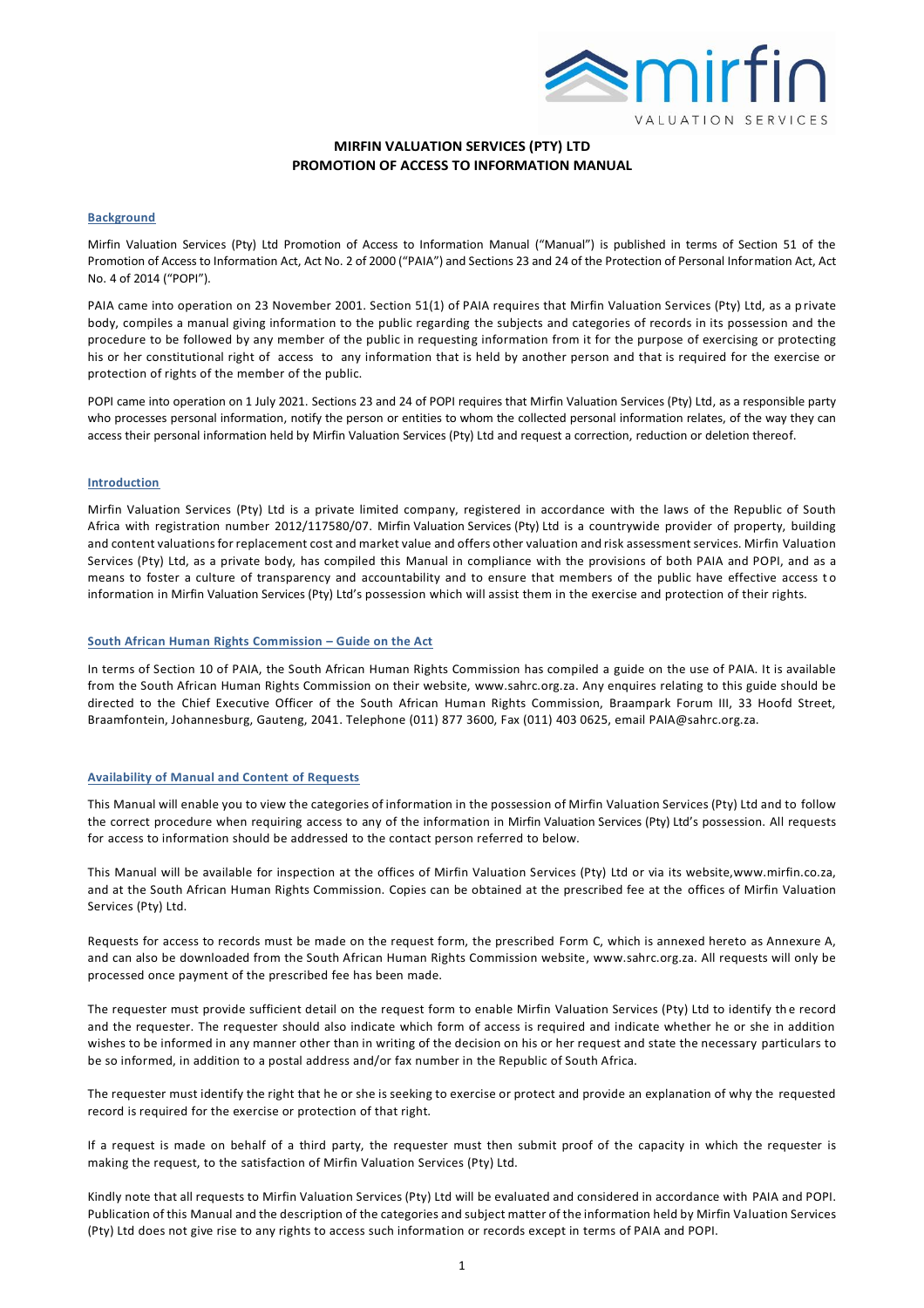

At this stage no notice(s) has/have been published on the categories of records that are automatically available without a person having to request access in terms of PAIA.

## **Contact Details:**

All requests for access to records relating to Mirfin Valuation Services (Pty) Ltd should be addressed to:

| Name of body:                   | Mirfin Valuation Services (Pty) Ltd               |
|---------------------------------|---------------------------------------------------|
| Head of the body or             |                                                   |
| designated Information Officer: | Constant Björn Laubscher                          |
| Physical address:               | 60 Carol Ave., Lynnwood Manor 0081, Pretoria 0081 |
| Postal address:                 | Suite 276, Private Bag X025, Lynnwood Ridge, 0040 |
| Telephone number:               | +27 10 595 3883                                   |
| Email address:                  | bjorn@mirfin.co.za                                |
| Website:                        | www.mirfin.co.za                                  |

# **Information available in terms of the Act**

Mirfin Valuation Services (Pty) Ltd holds the following categories of information:

#### **Customer Records**

- Orders and Quotations
- Records provided by customers
- Records provided by a customer to a third party acting for or on behalf of Mirfin Valuation Services (Pty) Ltd
- Records provided by third parties
- Records generated by or within Mirfin Valuation Services (Pty) Ltd

#### **Employment Records**

- Personal records provided by employees
- Records provided by individuals and other employees
- Employment contracts and conditions of employment
- Disciplinary and performance appraisal records
- Correspondence relating to personnel
- Training material
- Leave requests
- Leave and sick days records
- Personnel files

## **General Records**

- **Newsletters**
- Insurance records
- Customer, Supplier and Document Databases
- Marketing Records
- Website Information
- Internal Correspondence
- External Correspondence
- Commercial Agreements
- Company documents, minutes of meetings and resolutions

### **Financial Records**

- Financial and Accounting Records (source documents, working papers and financial statements and reports)
- Tax compliance documents
- Asset register

#### **Product-Related Records**

- Terms and Conditions
- Privacy Policy
- Statutory Compliance documents
- Supplier Contracts and Correspondence

All information requested will only be made available subject to the provisions of PAIA, in particular Sections 62 to 69 of PAIA.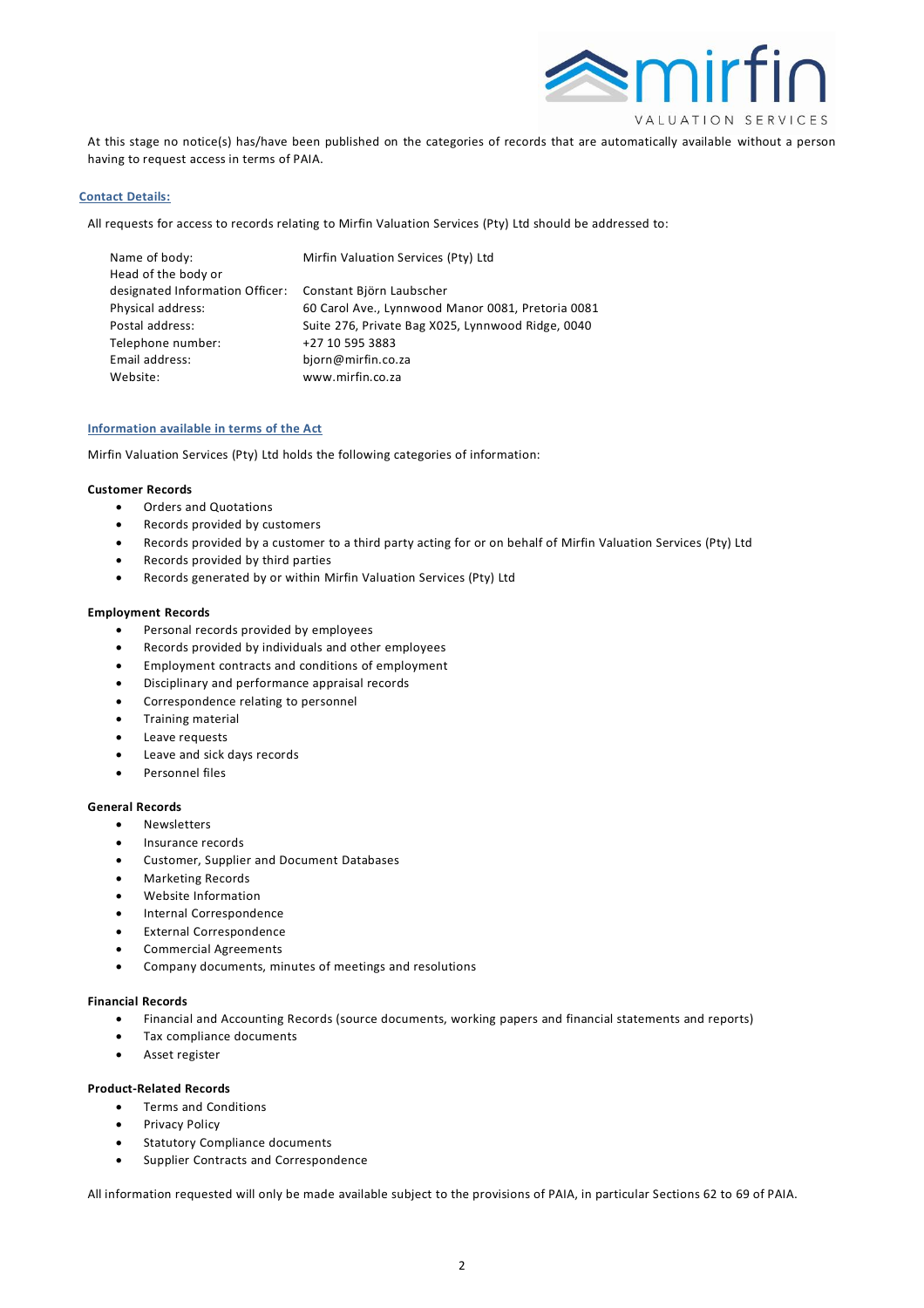

## **Information available in terms of other Legislation**

- Where applicable to its operations, information is also available in terms of certain provisions of the following statutes:
- Basic Conditions of Employment Act 75 of 1997
- Broad Based Black Economic Empowerment Act 53 of 2003
- Companies Act 61 of 1973
- Companies Act 71 of 2008
- Compensation for Occupational Injuries and Diseases Act 130 of 1993
- Council for the Built Environment Act 43 of 2000
- Credit Agreements Act 75 of 1980
- Financial Intelligence Centre Act 38 of 2001
- Income Tax Act 58 of 1962
- Insolvency Act 24 of 1936
- Labour Relations Act 66 of 1995
- Marketing Act 59 of 1968
- National Credit Act 34 of 2005
- Occupational Health and Safety Act 85 of 1993
- Pension Funds Act 24 of 1956
- Property Valuers Act 47 of 2000
- Short-term Insurance Act 53 of 1998
- Skills Development Act, No 97 of 1998
- Trade Marks Act 194 of 1993
- Value-added Tax Act 89 of 1991
- Unemployment Insurance Act 63 of 2001

#### **Fees**

A requester who seeks access to a record containing personal information about that requester is not required to pay the request fee (this does not mean that the requester will be granted access to such record, which request will be evaluated by Mirfin Valuation Services (Pty) Ltd as per the requirements under PAIA). Every other requester must pay the required request fee of R50.00. The fee structure can be obtained on the website of the South African Human Rights Commission (SAHRC) at [www.sahrc.org.za.](http://www.sahrc.org.za/)

If the request is granted, the requester must pay a further access fee for the search, reproduction, and preparation of the record, as well as for any time that has exceeded the prescribed hours to search and prepare the record requested to be accessed. Information on the structure of access fees is available at [www.sahrc.org.za,](http://www.sahrc.org.za/) or in the Government Notice Number R187 of 15 February 2002, which is available a[t www.doj.gov.za.](http://www.doj.gov.za/)

#### **Protection of the personal information processed by Mirfin Valuation Services (Pty) Ltd**

The minimum conditions for lawful processing of personal information by a responsible party is set out in Chapter 3 of POPI. These conditions may not be derogated from unless the specific exclusions apply as set out in POPI. The way Mirfin Valuation Services (Pty) Ltd processes personal information and the purpose for which it is processed is determined by Mirfin Valuation Services (Pty) Ltd. Mirfin Valuation Services (Pty) Ltd is accordingly a Responsible Party for the purposes of POPI and will ensure that the personal information of a data subject:

- is processed lawfully, fairly and transparently;
- is processed only for the purposes for which it was collected;
- will not be processed for a secondary purpose unless that processing is compatible with the original purpose;
- is adequate, relevant and not excessive for the purposes for which it was collected;
- is accurate and kept up to date;
- will not be kept for longer than necessary;
- is processed in accordance with integrity and confidentiality principles;
- is processed in accordance with the rights of data subjects. Data subjects have the right to:
	- o be notified that their personal information is being collected by Mirfin Valuation Services (Pty) Ltd. The data subject also has the right to be notified in the event of a data breach;
	- o know whether Mirfin Valuation Services (Pty) Ltd holds personal information about them;
	- o request the correction or deletion of personal information held by Mirfin Valuation Services (Pty) Ltd;
	- o object to Mirfin Valuation Services (Pty) Ltd 's use of their personal information and request the deletion of such personal information (subject to Mirfin Valuation Services (Pty) Ltd 's record keeping requirements);
	- $\circ$  object to the processing of personal information for purposes of direct marketing by means of unsolicited electronic communications; and
	- o complain to the Information Regulator regarding an alleged infringement of any of the rights protected under POPI and to institute civil proceedings regarding the alleged non- compliance with the protection of his, her or its personal information.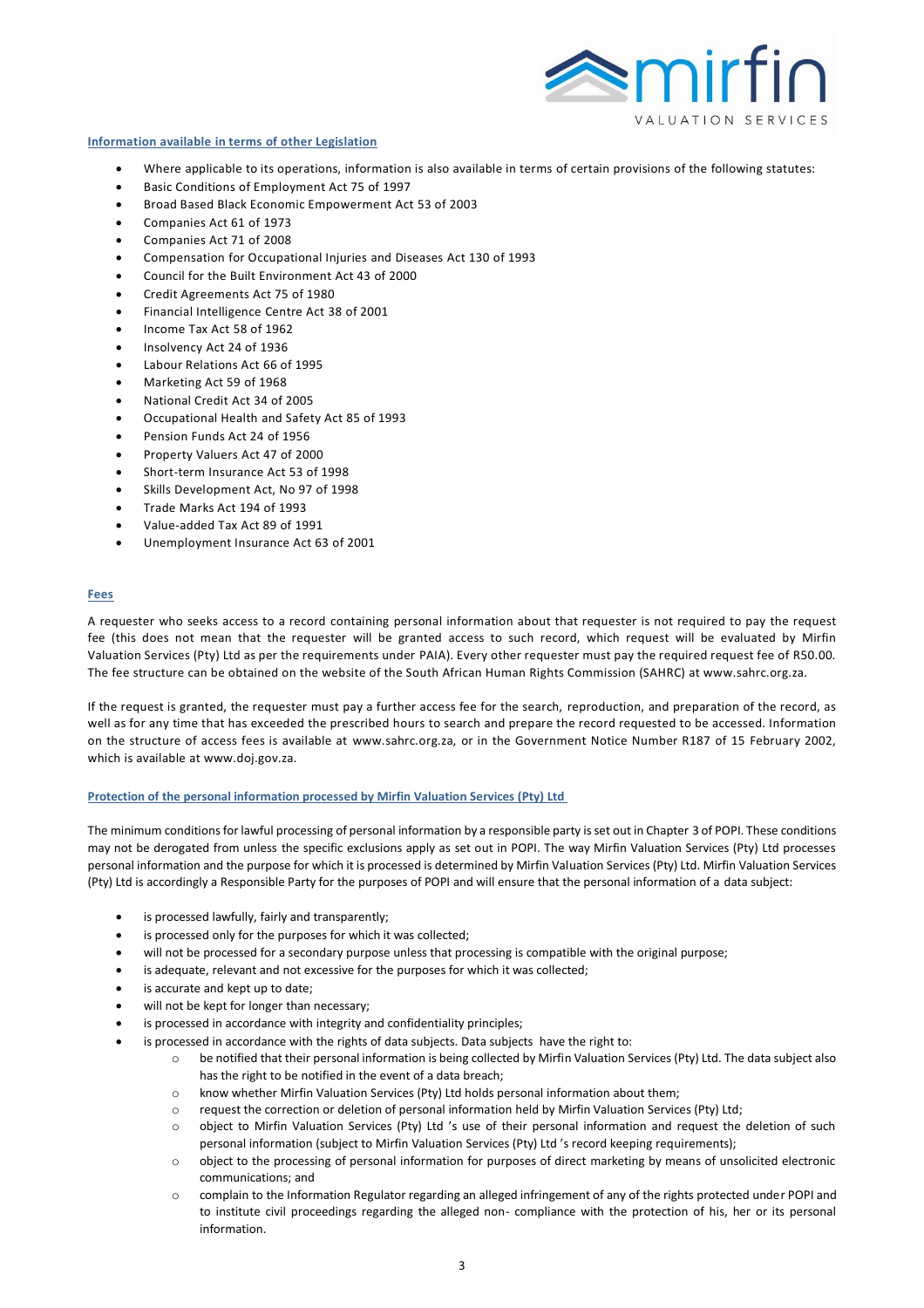

# **Purpose of the processing of personal information**

The purposes for which Mirfin Valuation Services (Pty) Ltd processes or will process personal information is set out in Part 1 of Annexure B.

### **Categories of data subjects and personal information relating thereto**

Part 2 of Annexure B sets out the various categories of data subjects that Mirfin Valuation Services (Pty) Ltd processes personal information on and the types of personal information relating thereto.

#### **Recipients of Personal information**

Part 3 of Annexure B sets out the recipients to whom Mirfin Valuation Services (Pty) Ltd may provide a data subjects' personal information to.

## **Cross-border flows of Personal information**

Section 72 of POPI sets out the conditions on which personal information may be transferred out of the Republic of South Africa. Part 4 of Annexure B sets out the planned cross-border transfers of personal information and the condition that applies thereto.

#### **Information security measures**

The types of security measures implemented by Mirfin Valuation Services (Pty) Ltd to ensure that personal information is respected and protected is set out in Part 5 of Annexure B.

## **Objection to the processing of personal information by a data subject**

In accordance with Section 11 (3) of POPI and regulation 2 of the POPI Regulations, an objection to the processing of personal information must be made on the prescribed form, which is annexed hereto as Annexure C.

### **Request for correction or deletion of personal information**

In accordance with Section 24 of POPI and regulation 3 of the POPI Regulations, a request for personal information to be corrected/deleted must be made in the prescribed form, which is annexed hereto as Annexure D.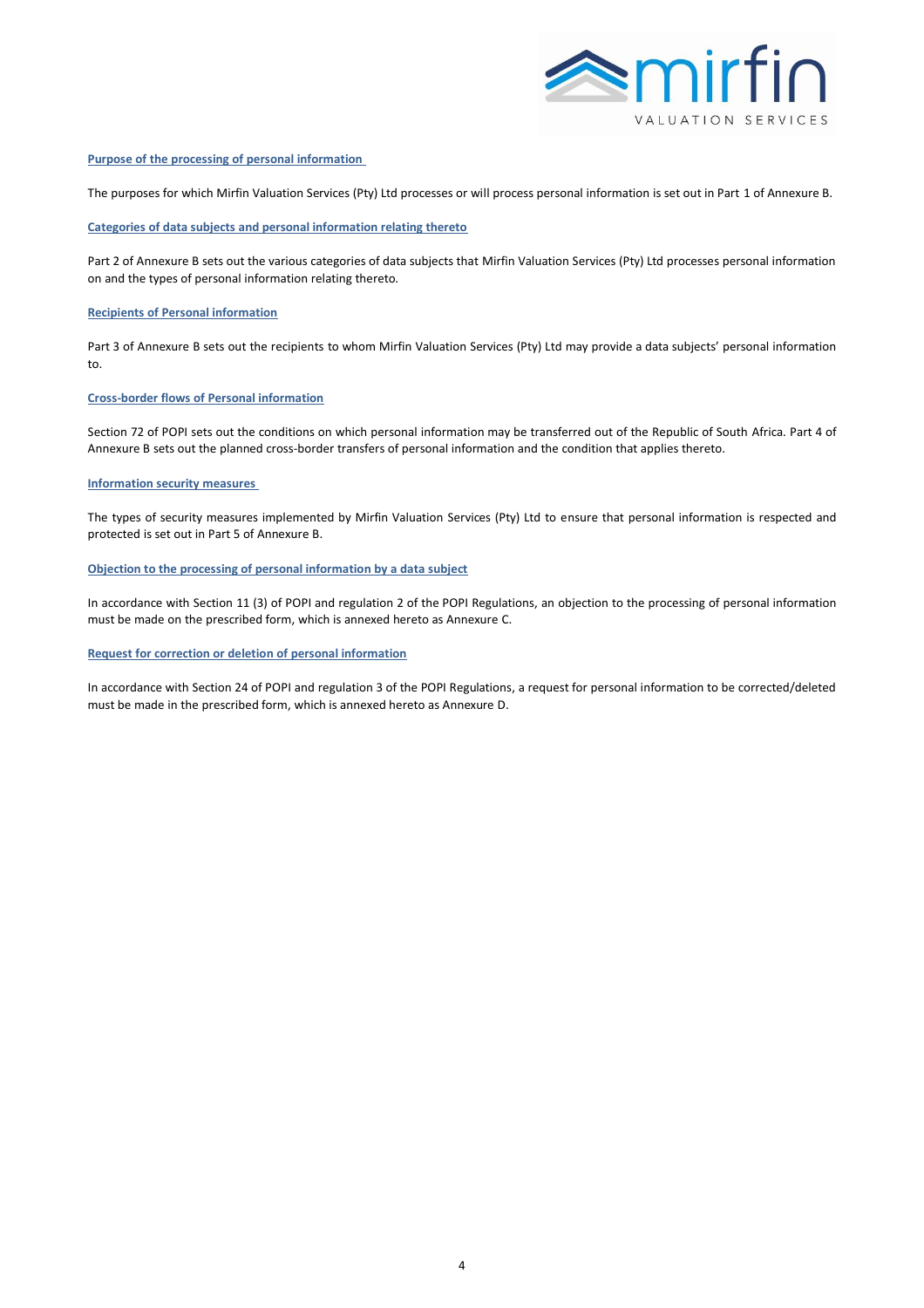

# **ANNEXURE A**

## **REQUEST FOR ACCESS TO RECORD OF PRIVATE BODY (Section 53(1) of the Promotion of Access to Information Act No. 2 of 2000) [Regulation 10]**

## **A. Particulars of private body**

| The Head: |  |
|-----------|--|
|           |  |

## **B. Particulars of person requesting access to the record**

| (a)             | The particulars of the person who requests access to the record must be given below.                |  |  |
|-----------------|-----------------------------------------------------------------------------------------------------|--|--|
| (b)             | The address and/or fax number in the Republic to which the information is to be sent must be given. |  |  |
| (c)             | Proof of the capacity in which the request is made, if applicable, must be attached.                |  |  |
|                 | Full names and surname:                                                                             |  |  |
|                 | Identity number:                                                                                    |  |  |
|                 | Postal address:                                                                                     |  |  |
| Fax number:     |                                                                                                     |  |  |
| E-mail address: | Telephone number:                                                                                   |  |  |
|                 | Capacity in which request is made, when made on behalf of another person:                           |  |  |

## **C. Particulars of person on whose behalf request is made**

|                         | This section must be completed ONLY if a request for information is made on behalf of another person. |
|-------------------------|-------------------------------------------------------------------------------------------------------|
|                         |                                                                                                       |
| Full names and surname: |                                                                                                       |
| Identity number:        |                                                                                                       |

# **D. Particulars of record**

| (a) | Provide full particulars of the record to which access is requested, including the reference number if that is |
|-----|----------------------------------------------------------------------------------------------------------------|
|     | known to you, to enable the record to be located.                                                              |
| (b) |                                                                                                                |
|     | If the provided space is inadequate, please continue on a separate folio and attach it to this form.           |
|     | The requester must sign all the additional folios.                                                             |

1. Description of record or relevant part of the record:

- 2. Reference number, if available:
- 3. Any further particulars of record:

## **E. Fees**

| (a) | A request for access to a record, other than a record containing personal information about yourself, will |  |
|-----|------------------------------------------------------------------------------------------------------------|--|
|     | be processed only after a request fee has been paid.                                                       |  |
| (b) | You will be notified of the amount required to be paid as the request fee.                                 |  |
| (c) | The fee payable for access to a record depends on the form in which access is required and the reasonable  |  |
|     | time required to search for and prepare a record.                                                          |  |
| (d) | If you qualify for exemption of the payment of any fee, please state the reason for exemption.             |  |
|     |                                                                                                            |  |

Reason for exemption from payment of fees: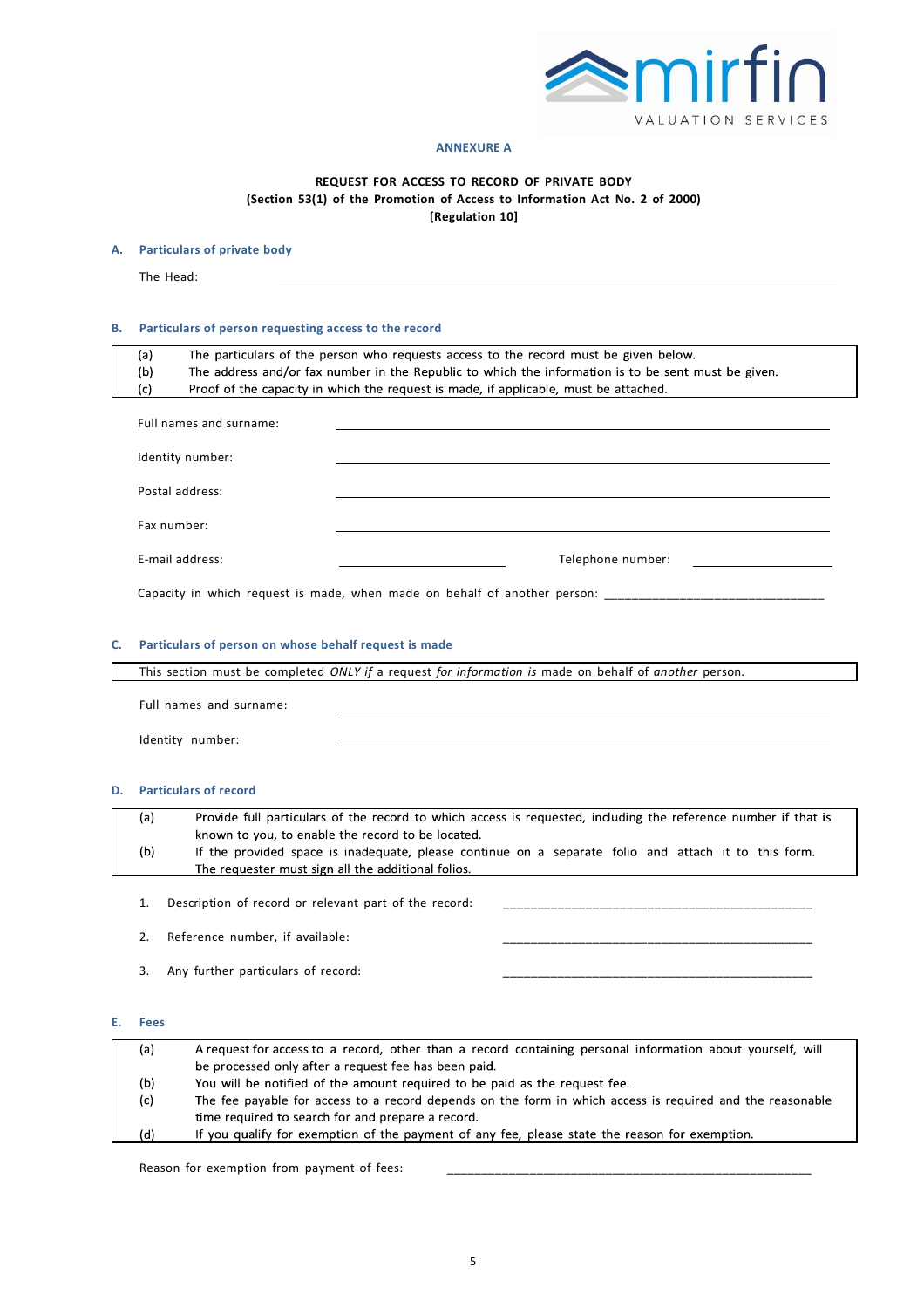

### **F. Form of access to record**

If you are prevented by a disability to read, view or listen to the record in the form of access provided for in 1 to 4 hereunder, state your disability and indicate in which form the record is required.

Disability: \_\_\_\_\_\_\_\_\_\_\_\_\_\_\_\_\_\_\_\_\_\_\_\_\_\_\_\_\_\_\_\_\_\_\_\_\_\_\_\_\_\_\_\_\_\_\_\_\_\_\_\_\_\_\_\_\_\_\_\_\_\_\_\_\_\_\_\_

Form in which record is required: (tick the appropriate box)

|    | NOTES:                                                                                                                                        |                                                                                                                                                                         |                                               |                         |
|----|-----------------------------------------------------------------------------------------------------------------------------------------------|-------------------------------------------------------------------------------------------------------------------------------------------------------------------------|-----------------------------------------------|-------------------------|
|    | (a)                                                                                                                                           | Compliance with your request in the specified form may depend on the form in which the record is<br>available.                                                          |                                               |                         |
|    | (b)                                                                                                                                           | Access in the form requested may be refused in certain circumstances. In such a case you will be informed                                                               |                                               |                         |
|    | (c)                                                                                                                                           | if access will be granted in another form.<br>The fee payable for access for the record, if any, will be determined partly by the form in which access is<br>requested. |                                               |                         |
| 1. |                                                                                                                                               | If the record is in written or printed form:                                                                                                                            |                                               |                         |
|    |                                                                                                                                               | $\Box$ copy of record                                                                                                                                                   | inspection of record                          |                         |
|    | If record consists of visual images<br>2.<br>(this includes photographs, slides, video recordings, computer-generated images, sketches, etc.) |                                                                                                                                                                         |                                               |                         |
|    |                                                                                                                                               | view images                                                                                                                                                             | copy of images                                | transcription of images |
|    | If record consists of recorded words or information which can be reproduced in sound:<br>3.                                                   |                                                                                                                                                                         |                                               |                         |
|    |                                                                                                                                               | listen to soundtrack                                                                                                                                                    | audio CD                                      |                         |
|    |                                                                                                                                               | I transcription of soundtrack                                                                                                                                           | written or printed document                   |                         |
| 4. |                                                                                                                                               | If record is held on computer or in an electronic or machine-readable form: printed                                                                                     |                                               |                         |
|    |                                                                                                                                               | copy of record                                                                                                                                                          | printed copy of information                   |                         |
|    |                                                                                                                                               | $\Box$ derived from the record                                                                                                                                          | copy in computer readable form (compact disc) |                         |
|    | Do you wish the requested copy or transcription of a record to be posted to you? (Postage is payable.) yes<br>5.                              |                                                                                                                                                                         |                                               |                         |
|    |                                                                                                                                               | $\Box$ (postage payable)                                                                                                                                                | no                                            |                         |
| G. |                                                                                                                                               | Particulars of right to be exercised or protected                                                                                                                       |                                               |                         |
|    |                                                                                                                                               | If the provided space is inadequate, please continue on a separate folio and attach it to this form. The requester<br>must sign all the additional folios.              |                                               |                         |
| 1. |                                                                                                                                               | Indicate which right is to be exercised or protected:                                                                                                                   |                                               |                         |

2. Explain why the record requested is required for the exercise or protection of the aforementioned right:

#### **H. Notice of decision regarding request for access**

You will be notified in writing whether your request has been approved/ denied. If you wish to be informed in another manner, please specify the manner and provide the necessary particulars to enable compliance with your request.

\_\_\_\_\_\_\_\_\_\_\_\_\_\_\_\_\_\_\_\_\_\_\_\_\_\_\_\_\_\_\_\_\_\_\_\_\_\_\_\_\_\_\_\_\_\_\_\_\_\_\_\_\_\_\_\_\_\_\_\_\_\_\_\_\_\_\_\_\_\_\_\_\_\_\_\_\_\_\_\_\_\_\_\_\_\_\_\_\_\_\_

How would you prefer to be informed of the decision regarding your request for access to the record? \_\_\_\_\_\_\_\_\_\_\_\_\_\_\_\_\_\_\_\_\_\_\_\_\_\_\_\_\_\_\_\_\_\_\_\_\_\_\_\_\_\_\_\_\_\_\_\_\_\_\_\_\_\_\_\_\_\_\_\_\_\_\_\_\_\_\_\_\_\_\_\_\_\_\_\_\_\_\_\_\_\_\_\_\_\_\_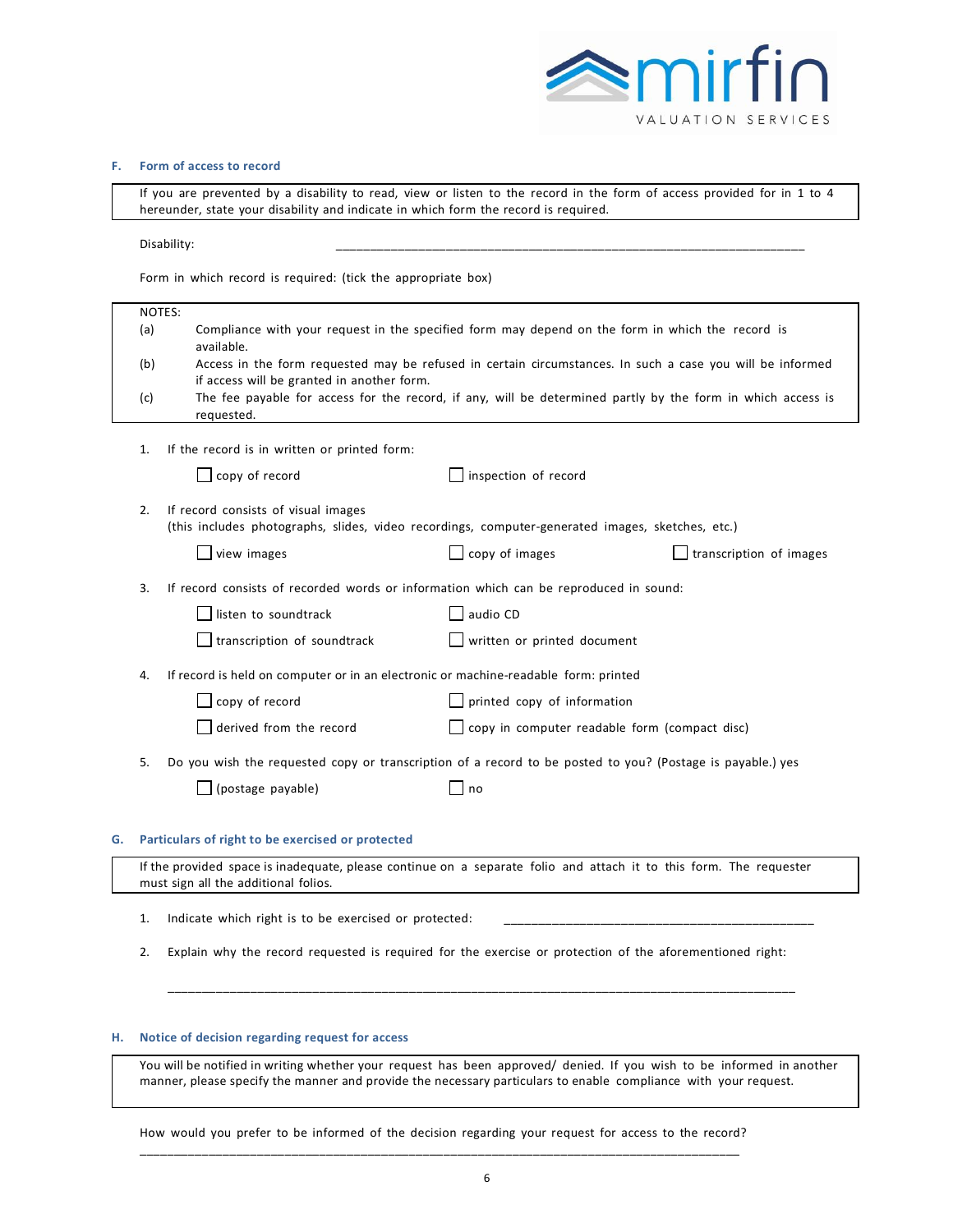

Signed at\_\_\_\_\_\_\_\_\_\_\_\_\_\_\_\_\_\_\_\_\_\_ this\_\_\_\_\_\_\_\_\_\_\_ day of \_\_\_\_\_\_\_\_\_\_\_\_\_\_\_\_\_\_\_\_\_\_\_\_\_\_ 20\_\_\_\_\_\_

 \_\_\_\_\_\_\_\_\_\_\_\_\_\_\_\_\_\_\_\_\_\_\_\_\_\_\_\_\_\_\_\_\_\_\_\_\_\_\_\_\_\_\_\_\_\_\_\_\_\_\_\_\_\_\_\_\_\_\_\_\_\_\_ SIGNATURE OF REQUESTER / PERSON ON WHOSE BEHALF REQUEST IS MADE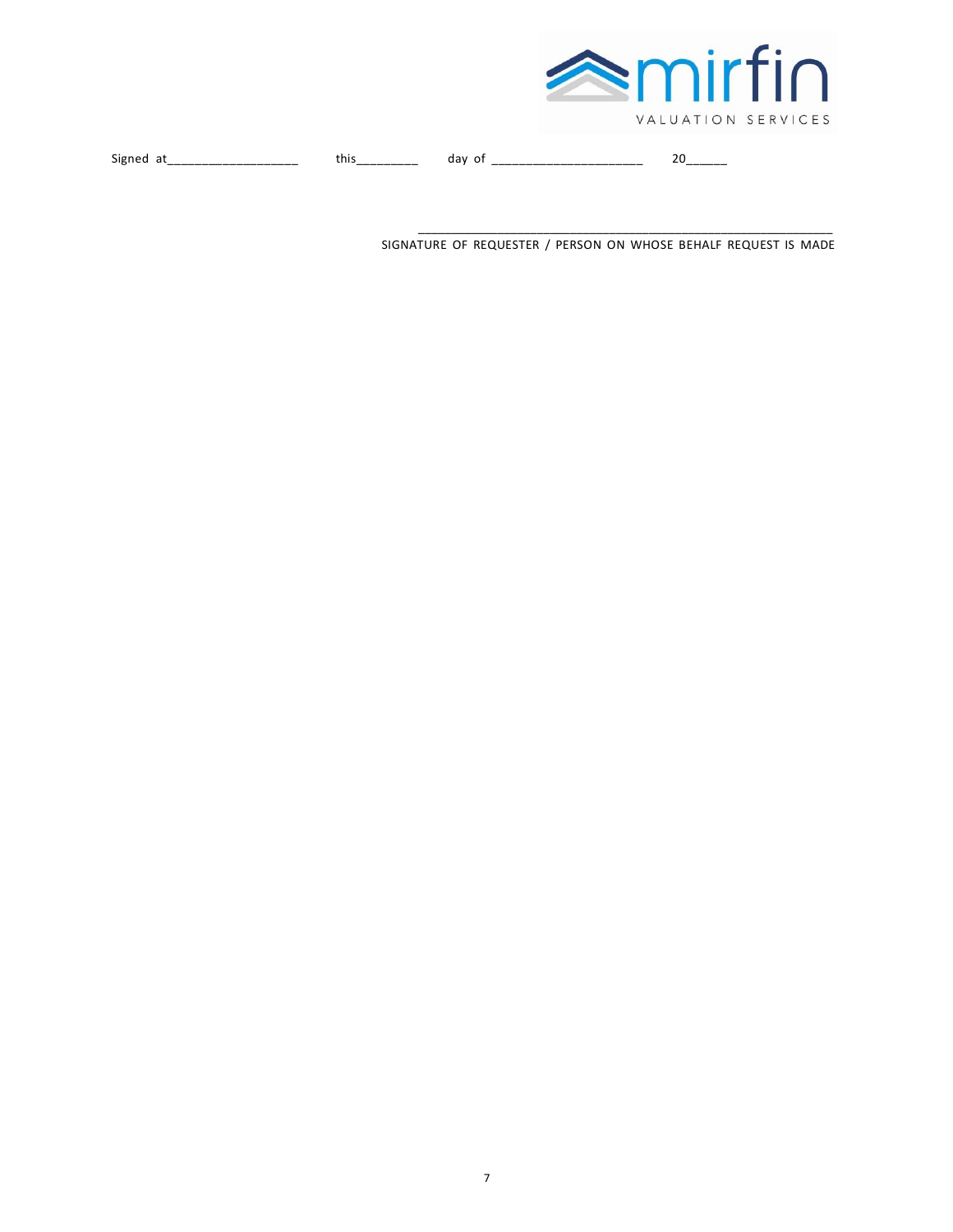

### **ANNEXURE B**

#### **Part 1: Processing of personal information in accordance with POPI**

## **For customers and clients:**

- Performing duties in terms of any agreement with customers and clients
- Rendering requested services to customers and clients
- Communicating (including direct marketing) with customers and clients by email, SMS, letter, telephone or in any other way
- Conducting site surveys.

### **For employees:**

- Verification of applicant employees' information during recruitment process
- Management of employment relationship
- General matters relating to employees such as payroll, disciplinary action and training

### **For contractors and sub-contractors:**

- Verification of sub-contractor's information during appointment process
- Management of working relationship
- General matters relating to appointment such as disciplinary action and training.

#### **For vendors /suppliers:**

- Managing the working relationship
- Purposes relating to the agreement or business relationship or possible agreement or business relationships between the parties
- Payment of invoices

#### **Part 2: Categories of data subjects and categories of personal Information relating thereto**

#### **For customers and clients:**

- Name and contact details
- Job title/function
- Banking and financial information
- Company details
- Property details

#### **Employees**

- Name and contact details
- Identity number and identity documents including passports
- Employment history and references
- Banking and financial details
- Details of payments to third parties (deductions from salary)
- Employment contracts
- Employment equity plans
- Remuneration/salary records
- Performance appraisals
- Disciplinary records
- Leave records
- Training records

## **Contractors and sub-contractors:**

- Name and contact details
- Identity number and identity documents including passports
- Employment history and references
- Banking and financial details
- Qualification certificates
- Professional certificates
- Service contracts
- Renumeration records
- Performance appraisals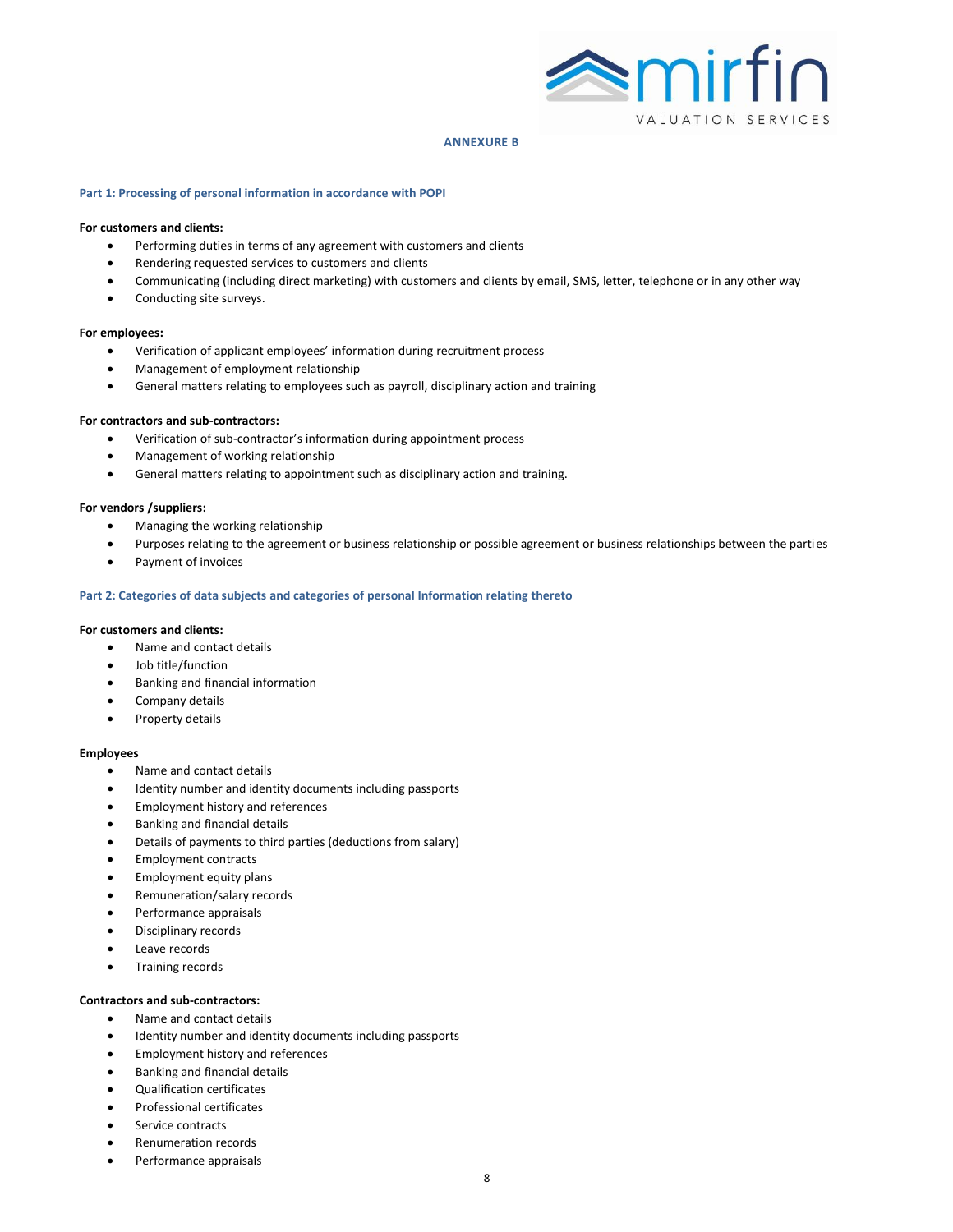

- Disciplinary records
- Training records

## **Vendors /suppliers /other businesses:**

- Name and contact details
- Banking and financial details
- Service contracts

### **Part 3: Recipients of personal information**

- Employees, contractors and temporary staff of Mirfin Valuation Services (Pty) Ltd
- Any firm, organisation or person that/who provides Mirfin Valuation Services (Pty) Ltd with products or services
- Any payment system Mirfin Valuation Services (Pty) Ltd uses
- Any regulatory or governmental authorities Mirfin Valuation Services (Pty) Ltd has a duty to share information to

### **Part 4: Cross border transfers of personal information**

Personal information may be transferred to, and stored at, a destination outside the Republic of South Africa, which may not have adequate data protection laws. Mirfin Valuation Services (Pty) Ltd will take all steps reasonably necessary to ensure that the personal information is treated securely and in accordance with Mirfin Valuation Services (Pty) Ltd.'s Privacy Policy.

### **Part 5: Description of information security measures**

Mirfin Valuation Services (Pty) Ltd have adopted the following data protection measures to ensure the protection of all personal information. Mirfin Valuation Services (Pty) Ltd may adapt these data protection measures as needed.

### **Physical access to personal information**

Mirfin Valuation Services (Pty) Ltd have implemented suitable measures to prevent unauthorized persons from gaining access to the personal information processing equipment where the personal information is processed as well as where the physical records are kept.

### **Electronical access to personal information**

Mirfin Valuation Services (Pty) represents that the persons entitled to use Mirfin Valuation Services (Pty)'s data processing system are only able to access the personal information within the scope and to the extent covered by their respective access permissions.

Mirfin Valuation Services have implemented suitable information technology security measures to prevent its data processing systems from being accessed, copied, edited or used by unauthorised persons.

### **Transport control**

Mirfin Valuation Services (Pty) Ltd shall implement suitable measures to prevent personal information from being read, copied, altered or deleted by unauthorized persons during the transmission thereof.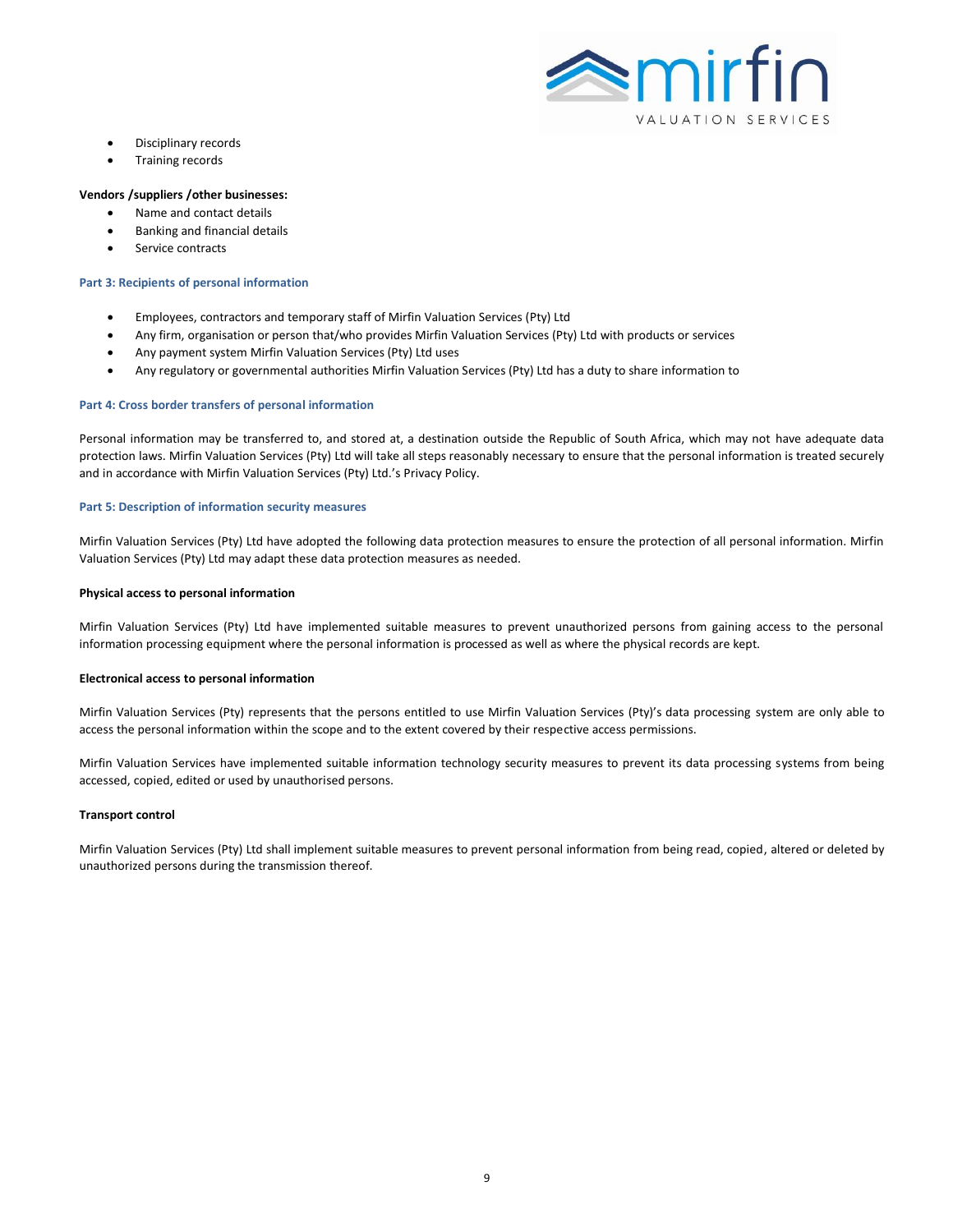

## **ANNEXURE C**

## **OBJECTION TO THE PROCESSING OF PERSONAL INFORMATION IN TERMS OF SECTION 11(3) OF THE PROTECTION OF PERSONAL INFORMATION ACT, 2013 (ACT NO. 4 OF 2013)**

## **REGULATIONS RELATING TO THE PROTECTION OF PERSONAL INFORMATION, 2018 [Regulation 2]**

Note:

- *1. Affidavits or other documentary evidence as applicable in support of the objection may be attached.*
- *2. If the space provided for in this Form is inadequate, submit information as an Annexure to this Form and sign each page.*
- *3. Complete as is applicable.*

| A                                                           | DETAILS OF DATA SUBJECT                                                                                                |
|-------------------------------------------------------------|------------------------------------------------------------------------------------------------------------------------|
| Name(s) and surname/<br>registered name of data<br>subject: |                                                                                                                        |
| Unique Identifier/ Identity<br>Number                       |                                                                                                                        |
| Residential, postal or<br>business address:                 |                                                                                                                        |
| Contact number(s):                                          |                                                                                                                        |
| Fax number / E-mail address:                                |                                                                                                                        |
| B                                                           | DETAILS OF RESPONSIBLE PARTY                                                                                           |
| Name(s) and surname/<br>registered nameof data<br>subject:  |                                                                                                                        |
| Residential, postal or<br>business address:                 |                                                                                                                        |
| Contact number(s):                                          |                                                                                                                        |
| Fax number / E-mail address:                                |                                                                                                                        |
| $\mathbf c$                                                 | <b>REASONS FOR OBJECTION IN TERMS OF SECTION</b><br>11(1)(d) to (f) (Please provide detailed reasons forthe objection) |
|                                                             |                                                                                                                        |

Signed at\_\_\_\_\_\_\_\_\_\_\_\_\_\_\_\_\_\_\_\_\_\_ this\_\_\_\_\_\_\_\_\_\_\_ day of \_\_\_\_\_\_\_\_\_\_\_\_\_\_\_\_\_\_\_\_\_\_\_\_\_ 20\_\_\_\_\_\_

\_\_\_\_\_\_\_\_\_\_\_\_\_\_\_\_\_\_\_\_\_\_\_\_\_\_\_\_\_\_\_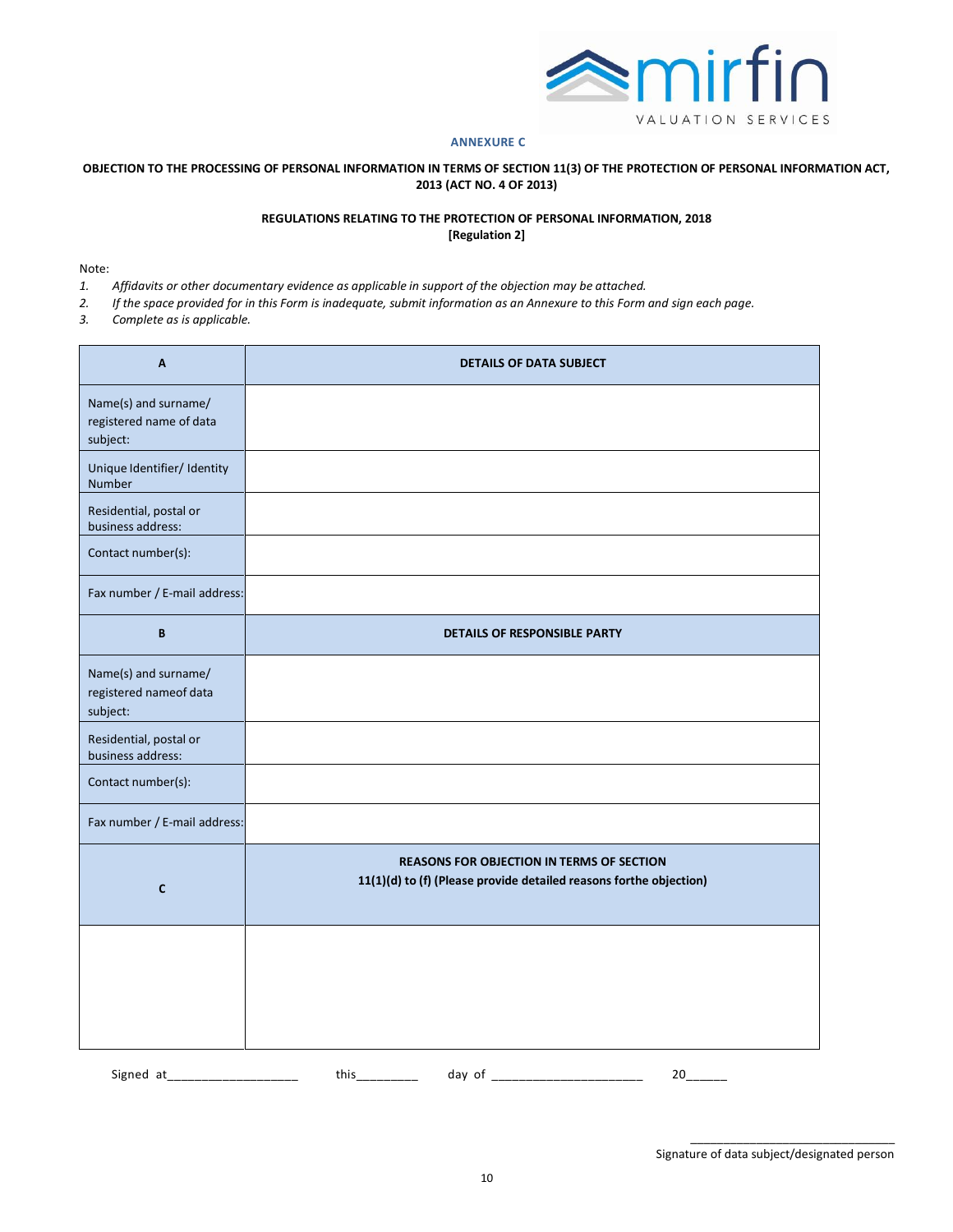## **ANNEXURE D**

## **REQUEST FOR CORRECTION OR DELETION OF PERSONAL INFORMATION OR DESTROYING OR DELETION OF RECORD OF PERSONAL INFORMATION IN TERMS OF SECTION 24(1) OF THE PROTECTION OF PERSONAL INFORMATION ACT, 2013 (ACT NO. 4 OF 2013)**

## **REGULATIONS RELATING TO THE PROTECTION OF PERSONAL INFORMATION, 2018 [Regulation 3]**

### Note:

- *1. Affidavits or other documentary evidence as applicable in support of the request may be attached.*
- *2. If the space provided for in this Form is inadequate, submit information as an Annexure to this Form and sign each page.*
- *3. Complete as is applicable.*

Mark the appropriate box with an "x".

### **Request for:**

- Correction or deletion of the personal information about the data subject which is in possession orunder the control of the responsible party.
- Destroying or deletion of a record of personal information about the data subject which is in possession or under the control of the responsible party and who is no longer authorised to retainthe record of information

| $\mathbf{A}$                                                | <b>Details of Data Subject</b>      |
|-------------------------------------------------------------|-------------------------------------|
| Name(s) and surname/<br>registered name of data<br>subject: |                                     |
| Unique Identifier/ Identity<br><b>Number</b>                |                                     |
| Residential, postal or<br>business address:                 |                                     |
| Contact number(s):                                          |                                     |
| Fax number / E-mail<br>address:                             |                                     |
| B                                                           | <b>DETAILS OF RESPONSIBLE PARTY</b> |
| Name(s) and surname/<br>registered name of data<br>subject: |                                     |
| Residential, postal or<br>business address:                 |                                     |
| Contact number(s):                                          |                                     |
| Fax number / E-mail<br>address:                             |                                     |